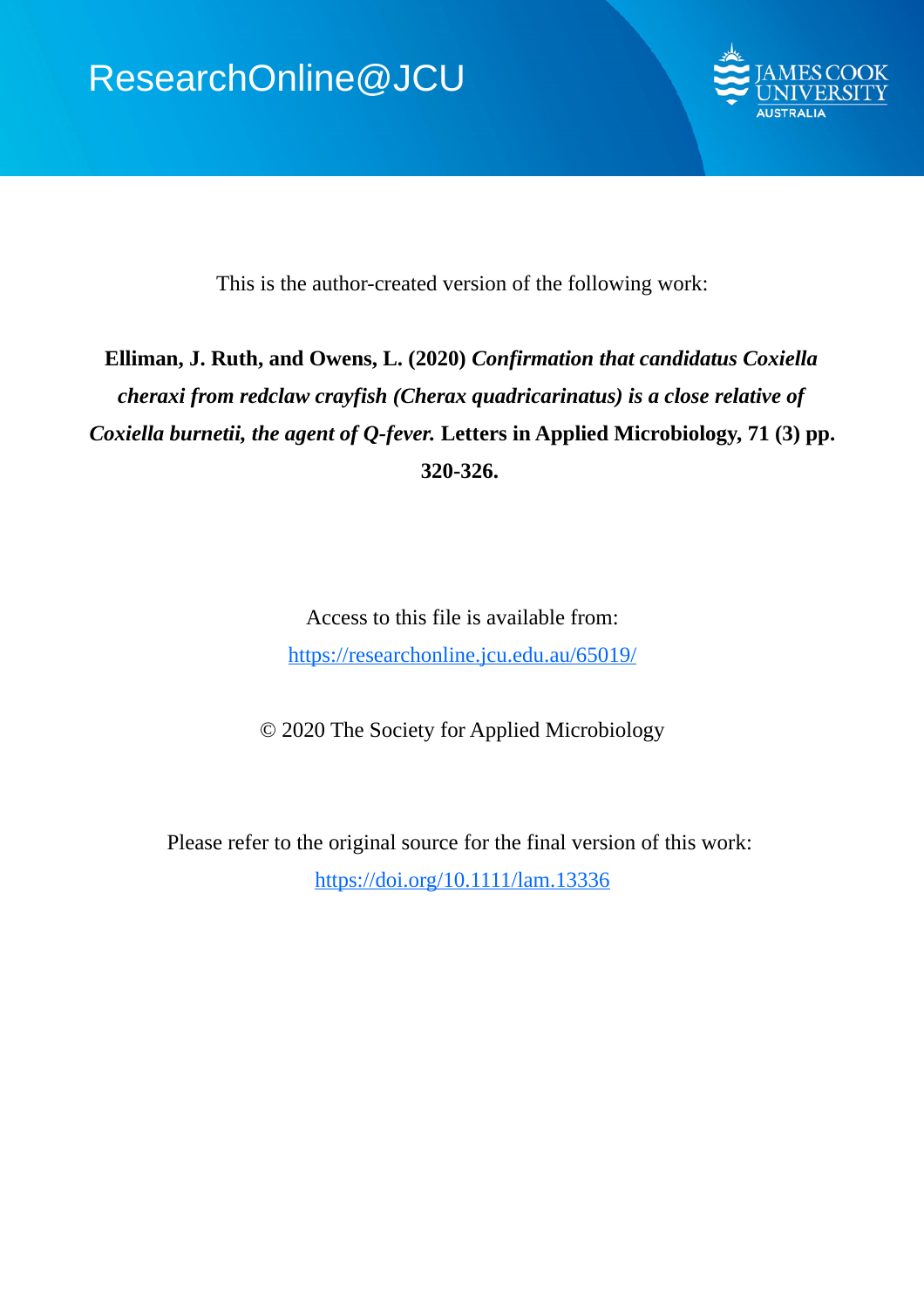## **Title**

- Confirmation that candidatus *Coxiella cheraxi* from redclaw crayfish (*Cherax quadricarinatus*) is a
- close relative of *Coxiella burnetii*, the agent of Q-fever.
- **Running title:** *C. cheraxi* ex *C. quadricarinatus*
- Coxiella cheraxi sequencing
- **Authors**
- Jennifer Elliman and Leigh Owens
- **Corresponding author details**
- Leigh Owens
- James Cook University
- [leigh.owens@jcu.edu.au](mailto:leigh.owens@jcu.edu.au)
- ph 0747814632
- 
- **Work done**
- James Cook University, Australia
-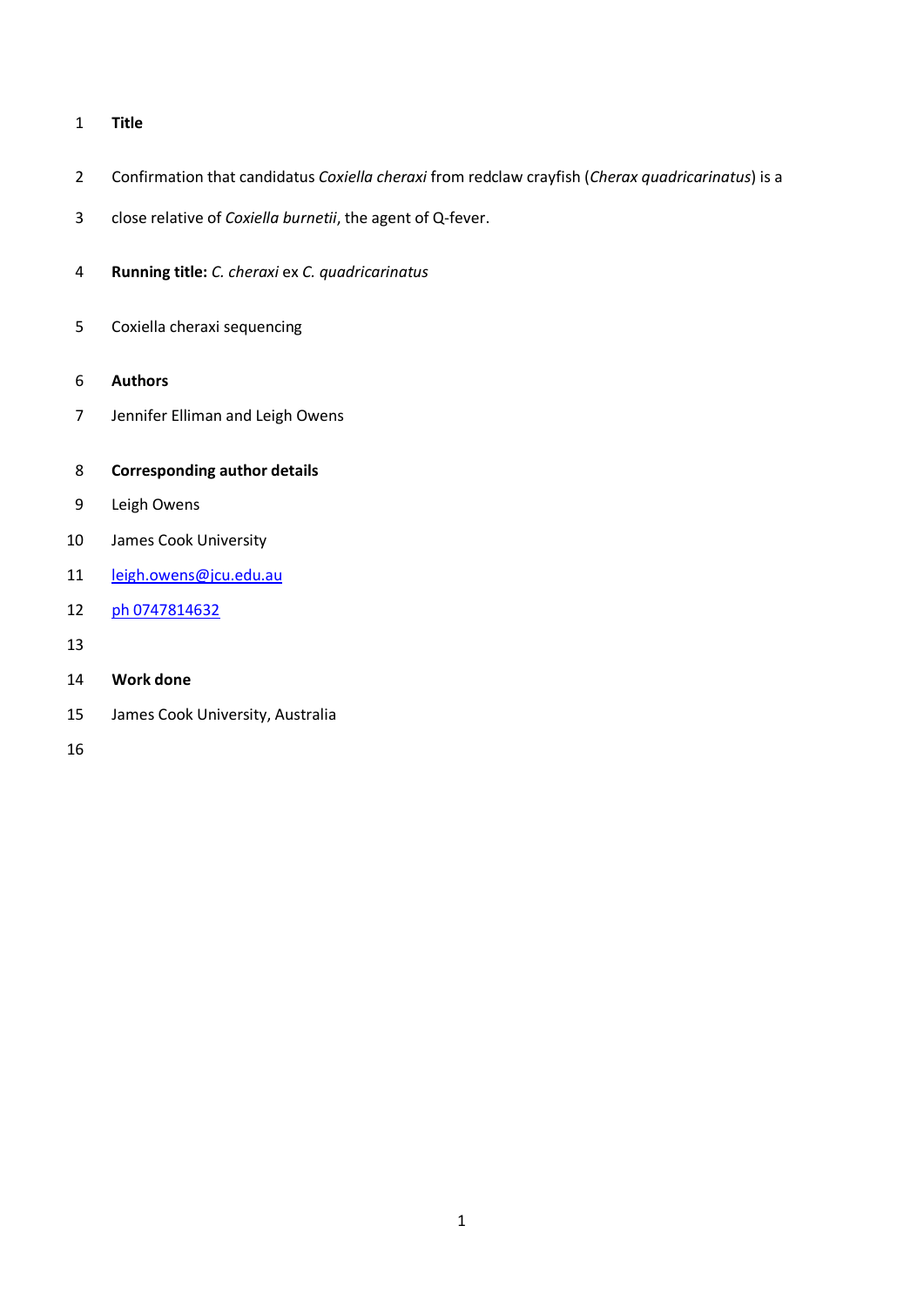- Confirmation that candidatus *Coxiella cheraxi* from redclaw crayfish (*Cherax quadricarinatus*) is a
- close relative of *Coxiella burnetii*, the agent of Q-fever.
- Jennifer Elliman and Leigh Owens\*
- College of Public Health, Biomedicine and Veterinary Science
- 21 1 Solander Drive, James Cook University,
- Townsville, Australia 4811.
- 23 \*author for correspondence [leigh.owens@jcu.edu.au](mailto:leigh.owens@jcu.edu.au)

## **Significance and Impact of Study**

 This work reports on the use of newer technologies on archival samples and provides significantly more data on the currently limited genome data of candidatus *Coxiella cheraxi,* one of the few species isolated in the genus *Coxiella. Candidatus Coxiella cheraxi* causes death in redclaw crayfish and has been reported as being closely related to *Coxiella burnettii*, the agent of Q-fever*,* based on 16S rRNA sequencing. This work provides confirmation for this claim.

#### **Abstract**

 A *Coxiella* sp. closely related to the agent of Q-fever, *Coxiella burnetii*, has been associated with mortalities in redclaw crayfish, (*Cherax quadricarinatus*), in farms and experimental facilities for three decades. Limited sequence data including 16S rRNA have placed the rickettsial species as a new species, candidatus *Coxiella cheraxi* closely related to *C. burnetii*. MinION sequencing was conducted on the last remaining isolate from an outbreak of disease, TO-98. The accuracy of base pair reads was mostly 99.9% (error rate 1 in 1000) or better. After filtering for reads of co-isolated *Citrobacter freundii*, 2,629 sequences remained with the longest being 12,585 base pairs (bp). The longest 21 sequences are presented with their single best hit statistics when examined by NCBI Blastn (nucleotides) and the nucleotides translated into proteins NCBI Blastx. All sequences hit with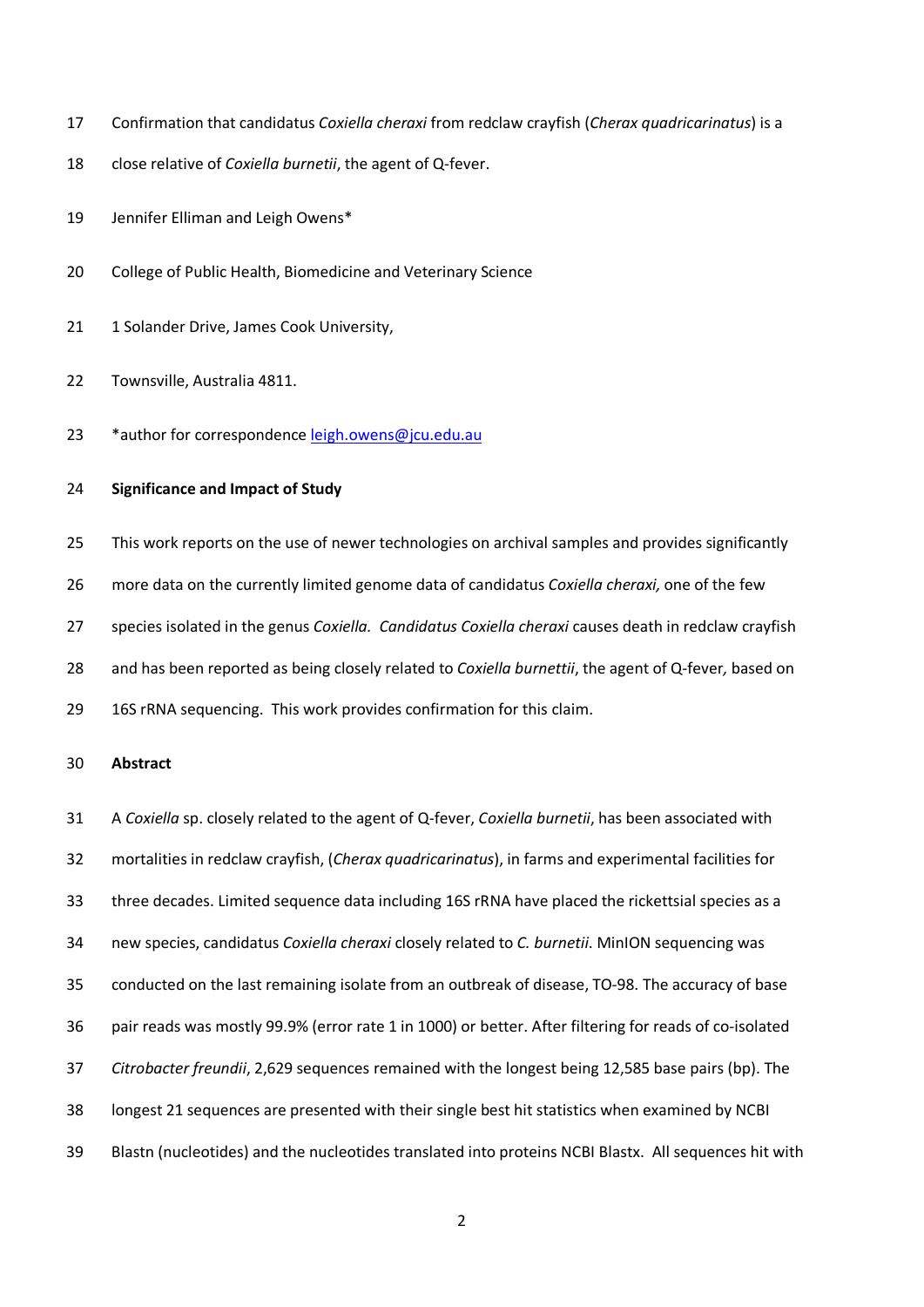either *Coxiella burnetii* (29/42, 69%) or *Coxiella* (10/42, 24%) or rickettsia (3/42, 7%) with an error

rate of less than 1 in 1 million for either bp or amino acids. Sequencing in this report confirms

candidatus *C. cheraxi* is a new species very closely related to *C. burnetii.*

 Keywords: *Coxiella cheraxi*, *Coxiella burnetii,* Q-fever, crayfish, *Cherax quadricarinatus, Citrobacter freundii*

#### **Introduction**

 Rickettsial problems in freshwater crayfish (*Cherax quadricarinatus*) were first recorded in northern Queensland, Australia in 1989 in an experimental facility (Owens *et al.* 1992). By 1990, rickettsia had caused 24,000 deaths in crayfish, a 22% loss at a farm in south eastern Queensland (Ketterer *et al.* 1992). Rickettsia continued to be found in farms (Edgerton *et al.* 1995; Powell 2013) and in experimental facilities using farmed crayfish for trials (La Fauce and Owens 2007). Mortalities associated with the experimental trials were often so severe that trials had to be abandoned, (200 of 500 crayfish died, 90% of a 2nd batch died) (Powell 2013) or were compromised (La Fauce and Owens 2007). Furthermore, a similar rickettsia identified by electron microscopy (Romero *et al.* 2000), were exported to Ecuador with *C. quadricarinatus* where it caused 45-80% mortalities in growout ponds (Jimenez and Romero 1997). The continued irritating recrudescence of rickettsial disease has meant some effort into identification of the rickettsia has occurred, albeit on a shoestring budget.

 It is difficult to culture rickettsia in cell culture as being bacteria, rickettsia are killed by antibiotics used to kill contaminating bacteria and keep cell cultures viable. The rickettsia sample has to be completely free of contaminating bacteria, a state that is often very difficult to achieve without extremely good axenic techniques. As alternatives, embryo culture in chicken embryos was used previously (Tan and Owens 2000) or suckling mice brains can be trialled but they are ethically unpalatable techniques and difficult to get through ethics committees. Therefore, molecular techniques and sequencing are often a way of providing new information.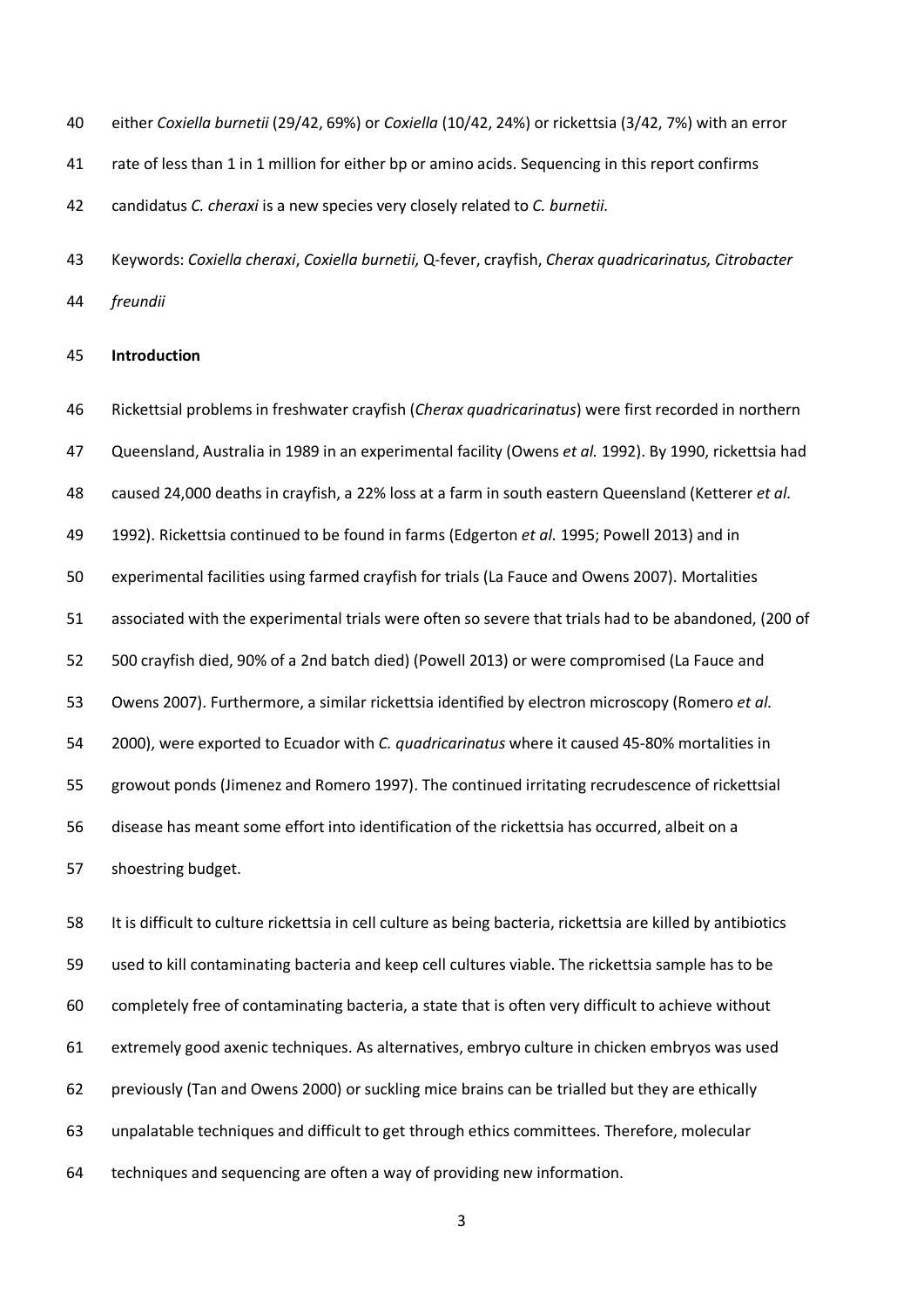The first attempt to use molecular methods to identify the Australian crayfish rickettsia was in 1998. PCRs for 16SrRNA were undertaken on an isolate designated TO-98 (Tan and Owens 2000) recovered using embryo culture from crayfish dying on sorting trays when establishing monosex crayfish populations. The rickettsial sequence of 1325 base pairs was 95.6% identical to *Coxiella burnetii*, the agent of Q-fever. The isolate was proposed to be a new species, candidatus *Coxiella cheraxi* (UniProt taxon identifier 426622)*.* The near derailing of the crayfish study of La Fauce and Owens (2007) lead to the next molecular examination of TO-98 (Cooper *et al.* 2007) which produced a real-time qPCR using the *Coxiella* outer membrane 1 (*com*1) PCR which was identical to *C. burnetii*. Unfortunately, this powerful diagnostic test was erroneously missed by the risk assessment team for the importation of Australian redclaw crayfish into Norway (VKM 2016). Further sequence of superoxidase dismutase (*sod*B) with flanking genes (99% identical) and a repeat sequencing of the 16SrRNA gene clearly indicated close relationship between the two *Coxiella* species (Cooper *et al.* 2007). The epizootic of 2012 in crayfish trials (mentioned above) was traced back using histopathology, 16SrRNA and *com*1 PCR (Powell 2013) to one of three farms having production problems. Unfortunately, the sequencing was poor, resulting in 85% and 83% matches for 16SrRNA and *com*1 respectively. A PCR for the virulence sequence of *Coxiella burnetii*, IS111a (Duron 2015) was negative. Therefore, the aetiological agent of the 2012 outbreak was concluded to be a rickettsial infection, probably *Coxiella* but not *C. burnetii,* perhaps *C. cheraxi* but conclusions could not be more definitive (Powell 2013). An experiment involving trying to infecting crayfish, *C. quadricarinatus* with to 106 *C. burnetii* lead to 67% infection at the level of 1-200 copies of *com*1 detected via qPCR at three weeks suggesting the crayfish were not acutely susceptible to *C. burnetii* but were slow to 87 clear it from their bodies (Powell 2013).

 Recently, next generation sequencing has become cheap enough to attempt sequencing with the 89 last, frozen sample of TO-98. This paper reports the use of MinION sequencing to produce extended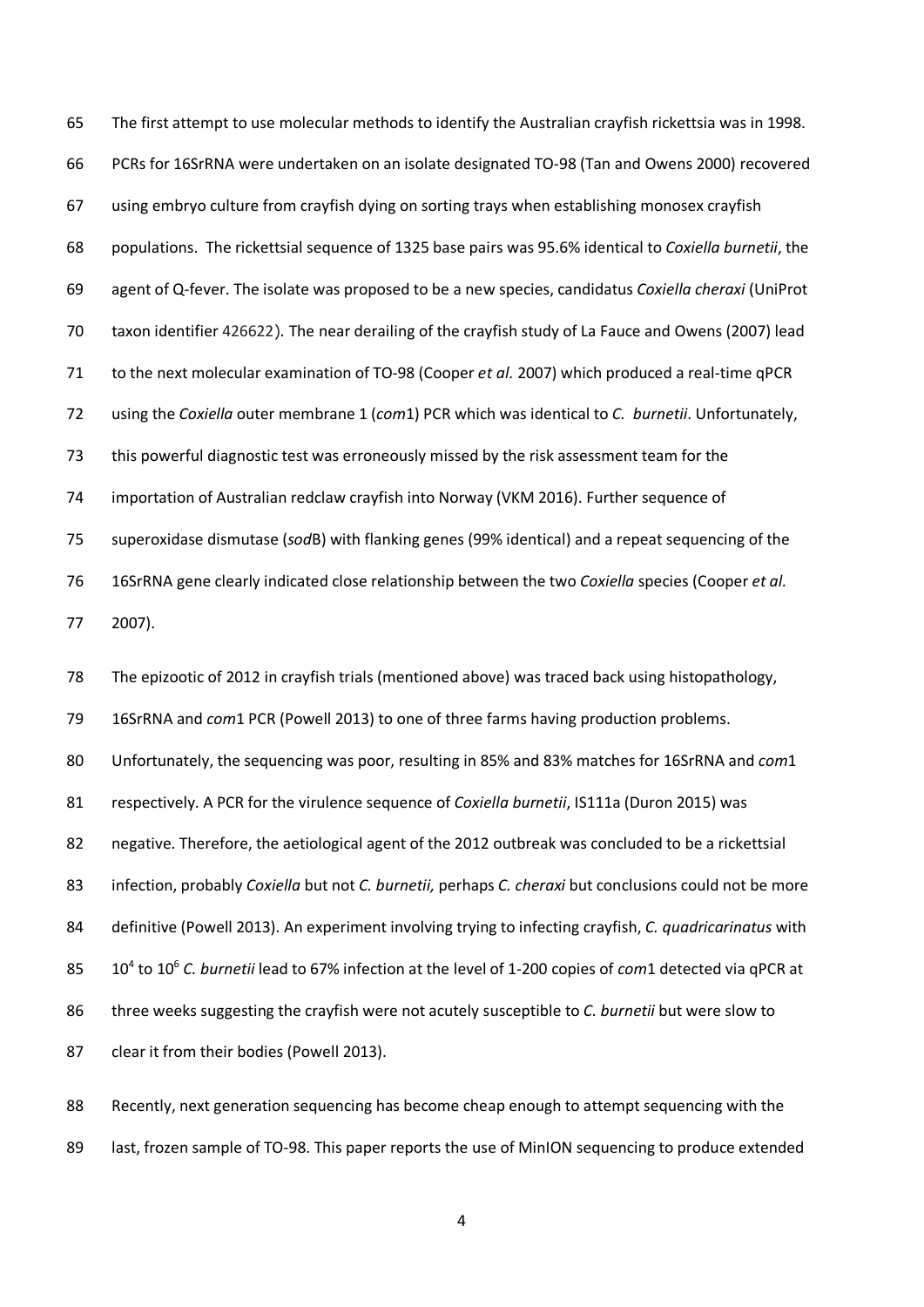genome sequencing of candidatus *Coxiella cheraxi*. The relationship of the 21 longest sequences to one other nearest neighbour are documented. In addition, *Citrobacter freundii* was found cohabiting in the TO-98 sample and a partial sequence is included.

**Results and Discussion**

 Gel electrophoresis indicated the DNA sample for sequencing was not sheared and was acceptable for long read sequencing. However, during library preparation, the thermal cycler used in the fragmentation step faulted, resulting in longer digestion of the DNA (about five minutes instead of one). This should result in more, shorter DNA strands for sequencing. Given the lack of another sample to reattempt this step, the library preparation and sequencing was continued to determine how much sequence information could be gained. However, the digestion error in processing confounds our ability to judge the effectiveness of using MinION technology on archival samples under standard conditions. The read length analysis of the passed reads provides evidence of the effect of over-digestion, with most reads being less than 2500 bp (Figure 1).

 The quality of passed reads was assessed and the quality control Figure (2) has a shoulder between Q12.5 and Q25. At a Q score of 20, this translates to 99% accuracy for the base pair reads (1 in 100

bp errors) with a substantial proportion at 99.9% (1 in one thousand bp error rate) or better.

Unfortunately, in addition to the large number of short reads, there is a large amount of sequencing

with low Q scores (below 12.5) where the error rate is at 10% (1 in 10 bp errors) so alignment was

not productive and therefore, the larger reads were directly analysed. As MinION sequencing is

more error prone than Illumina sequencing and depends on post-sequencing correction methods

(Rang *et al.* 2018), the sequences generated herein should be considered a draft rather than final.

Therefore, limited conclusions have been stated to minimise potential error in claims and

confirmatory sequencing should be ultimately sought when more samples become available.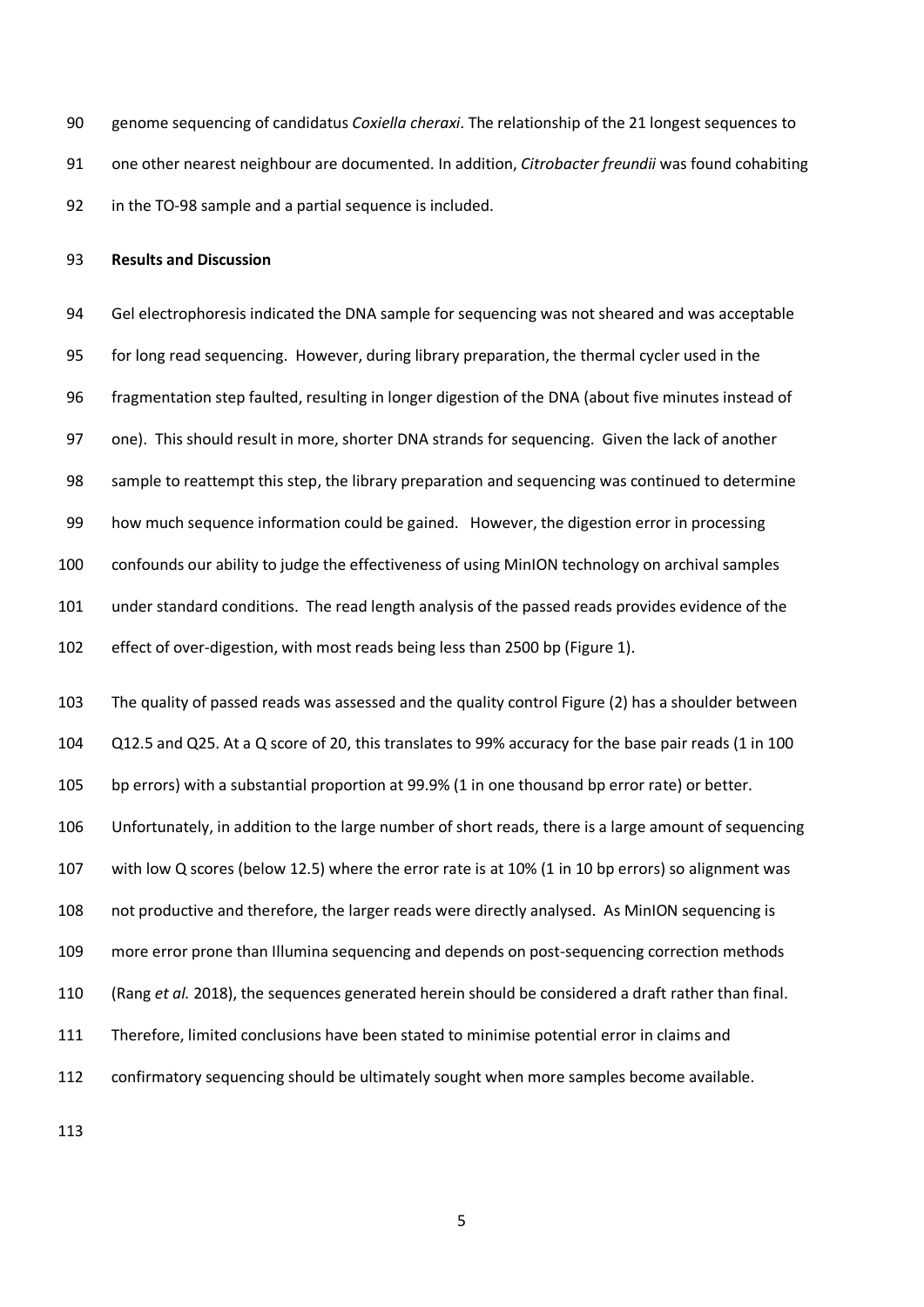Some of the longest sequences (~9,500 bp) were found to be *Citrobacter freundii* (99% identity, e=0.0) (Table 1), so the sequence library was filtered against *C. freundii* sequences from NCBI Genbank to remove contaminating *Citrobacter* sequences. This left 2,629 sequences with the longest being 12,585 base pairs (bp) (Table 2). The longest 21 sequences are presented with their statistics when examined by NCBI Blastn (nucleotides) and the nucleotides translated into proteins NCBI Blastx presented in bold in Table 2. Only the best hit has similarity recorded while all genes identified by Blastx are listed in order. All sequences hit with either *C. burnetii* (29/42, 69%) or *Coxiella* (10/42, 24%) or rickettsia (3/42, 7%) with an error rate of less than 1 in 1 million for either bp or amino acids.

 Sequence SRR11188394.2 (Table 2) has the best nucleotide and amino acid similarity (e=0.0, e-124) respectively to *C. burnetii* for carbamoyl-phosphate synthase (large subunit) which is the first step for pyrimidine and arginine synthesis in prokaryotes. Due to its vital function, this gene is likely to be highly conserved. Sequence SRR11188394.16 (Table 2) has the worst nucleotide similarity (e=1.3 to *C. burnetii*). This sequence was retained because of the high amino acid similarity (*Coxiella* sp., e-62) and the interesting nature of the gene. The IS6 family of transposases is associated with jumping genes, is likely to vary considerably between *Coxiella* spp. and isolates and may not be present in all isolates. These sequences are available as a submitted Supplemental File S1. They have been submitted to NCBI Genbank and have been allocated the Biosample number SAMN13874604. Reads are stored in the NCBI Sequence Read Archive (SRA) under run #SRR11188394 with reads allocated numbers SRR11188394.1 to SR11188394.22.

*Citrobacter*

*Citrobacter* has been a long-time antagonist and/or a commensal of farmed crayfish in Australia

(Owens and Evans 1989); recently in China (Shen *et al.* 2005) and indeed in aquaculture in general. It

was one of the first bacteria isolated from exoskeleton lesions of marron, *Cherax tenuimanus*

(Owens and Evans 1989). It has arisen from time to time in the culture of *C. quadricarinatus* (Owens,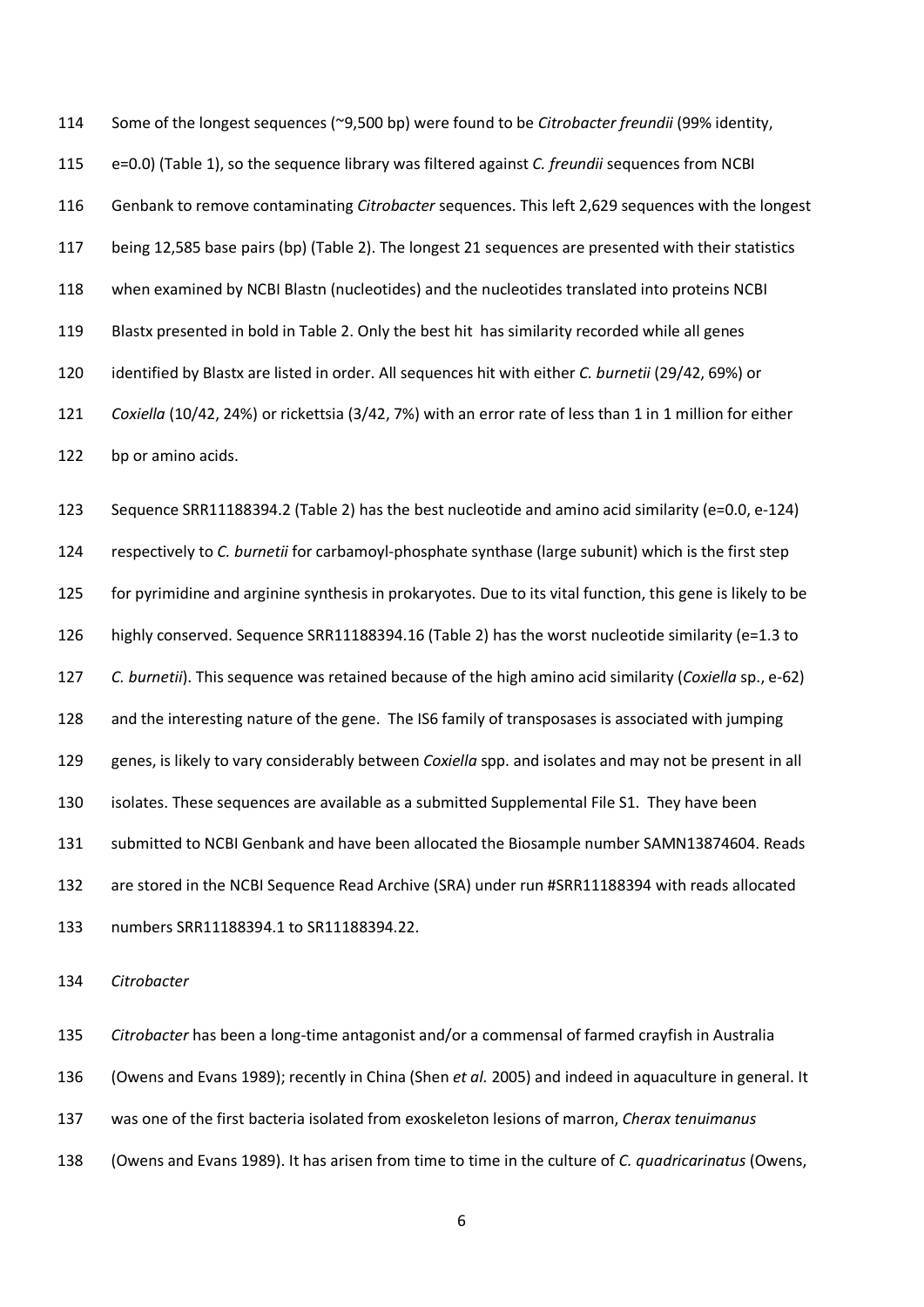unpublished) and silver perch (*Bidyanus bidyanus*) from central Queensland. *Citrobacter* as a

- member of the Enterobacteriaceae is often considered a common gut commensal of animals, often
- confused with Salmonella in microbiological cultures and is seen as a secondary pathogen waiting to
- exploit an immuno-compromised host. However, in a reported Chinese case, a massive mortality in
- crayfish farms in Zhejiang Province was attributed to *C. freundii.* Unfortunately, the contributing role
- of Australian RNA iflavirus, bunyavirus, and particularly reovirus, which was known to be
- transhipped into China in 1992, i.e. Cherax reovirus, was not co-investigated. So, the role of
- *C. freundii* as a primary pathogen in *Cherax* needs to be further elucidated.

 There were insufficient reads that passed stringent quality control to fully sequence the genome of *Coxiella cheraxi*, but enough that we believe that this methodology has potential for use on archival samples in the future. The current sequencing should be considered a draft sequence until it can be verified by other sequencing in the future. However, it is clear from the 21 largest sequences and their high statistical significance that this organism is most closely related to *Coxiella burnetti.*

### **Material and Methods**

#### DNA extraction

 One rickettsia-positive *C. cheraxi* cephalothorax from the 1998 work had been dorso-ventrally split and stored at -80 ℃. These two halves were homogenized as follows; 2ml of PBS were added to the crayfish in a pestle and this was gently hand ground. The PBS was collected and the process repeated twice. The collected PBS solution was centrifuged at 1000*g* for 5 min to remove particulate matter and the supernatant collected. This process was repeated twice using the supernatant. The supernatant was then centrifuged at 7500*g* for 5 min to produce a bacterial pellet. The presence of Gram-negative rods in the pellet was confirmed with a Gram stain. The pellet was then made up to 200ul with PBS and total DNA extracted using a Qia-amp DNA blood mini kit (Qiagen) utilizing the protocol for isolation of genomic DNA from bacterial suspension cultures. The quantity of DNA was assessed spectroscopically (Implen nanophotometer). The sample was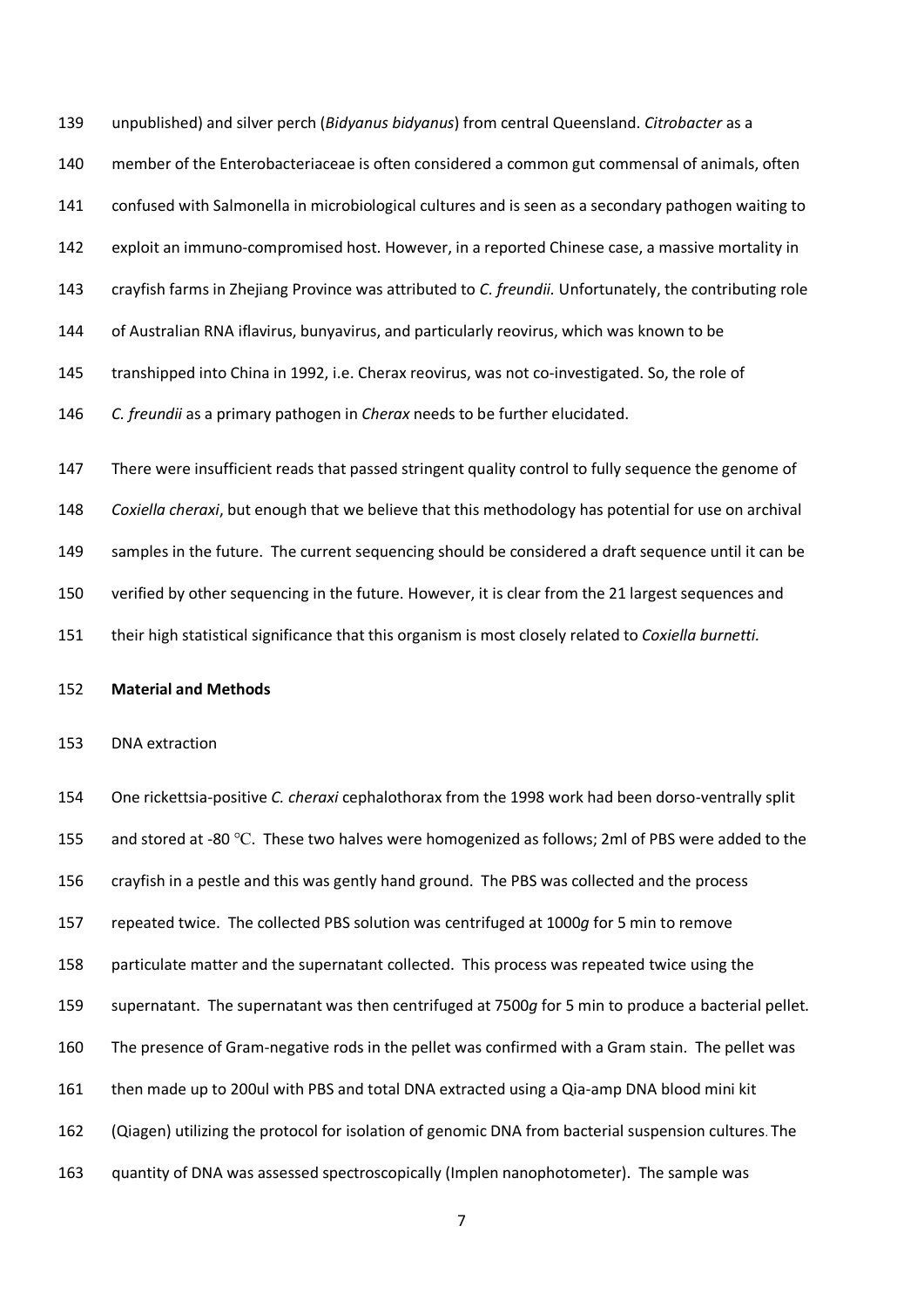lyophilized in a Telstar Cryodos and resuspended in sufficient molecular biology grade water to produce 400ng of DNA in the volume required for the rapid sequencing kit. The quality of the 166 sample was confirmed via gel electrophoresis.

MinION protocol

- 400ng of DNA was processed using the Rapid Sequencing kit (SQK-RAD004, Oxford Nanopore) as per
- the manufacturer's instructions with the following change; a fault with the thermal cycler during
- library preparation meant that the sample was digested for a longer time that prescribed. The
- sample was sequenced on a Flo-Min 106 D flowcell in a MinION (Oxford Nanopore) as per the
- manufacturer's instructions.
- Processing of sequencing reads
- Data was processed in Rstudio version 1.2.1335 (Rstudio team 2015) [\(http://www.rstudio.com/](http://www.rstudio.com/) 10
- July 2019) to combine all passed fastq files and adaptors were trimmed using Porechop (Wick 2018)(
- <https://github.com/rrwick/Porechop> 10 July 2019). Long read assembly was attempted but there
- were insufficient long reads for meaniful contigs, so sequence data was directly analysed using
- Geneious 9.1.8.

## **Acknowledgements**

- The MinION sequencing was funded by the Long Read Access Grant (2019) from the James Cook
- University Centre for Tropical Bioinformatics and Molecular Biology.

## **References**

- Cooper AE, Layton R, Owens L, Ketheesan N, and Govan B (2007) Evidence for the classification of a
- crayfish pathogen as a member of the genus *Coxiella*. *Lett Appl Microbiol* **45**:558-563
- [Duron O](https://www.ncbi.nlm.nih.gov/pubmed/?term=Duron%20O%5BAuthor%5D&cauthor=true&cauthor_uid=26269380) (2015) The IS1111 insertion sequence used for detection of *Coxiella burnetii* is widespread
- in *Coxiella*-like endosymbionts of ticks. *[FEMS Microbiol.](https://www.ncbi.nlm.nih.gov/pubmed/26269380) Lett.s* **362**(17):fnv132. .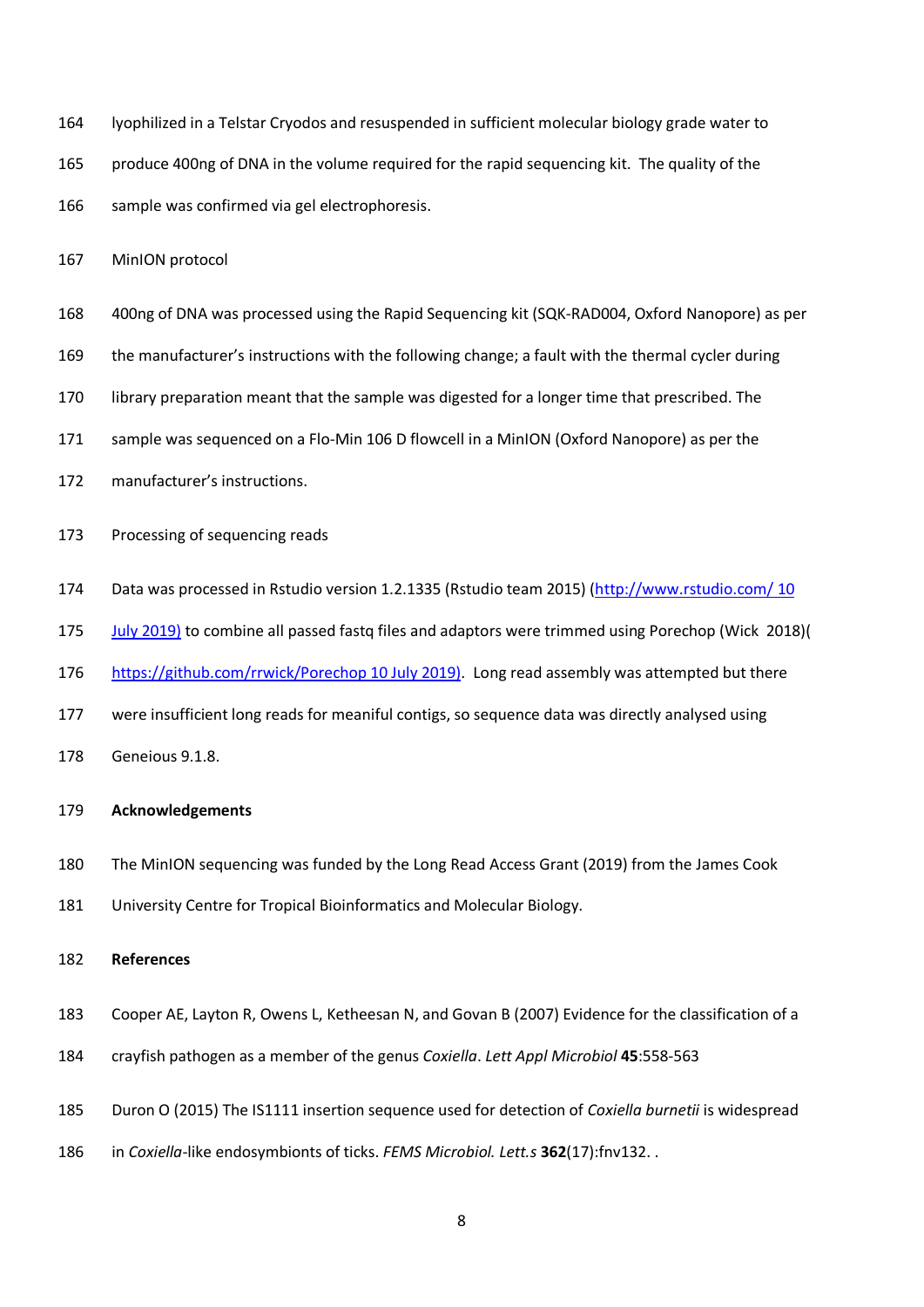- Edgerton BF and Owens L (1999) Histopathological surveys of the redclaw freshwater crayfish,
- *Cherax quadricarinatus,* in Australia. *Aquaculture* **180**:23-40
- Jimenez R and Romero X (1997) Infection by intracellular bacterium in red claw crayfish, *Cherax*
- *quadricarinatus* (Von Martens), in Ecuador. *Aquac. Res.* **28:** 923-929
- Ketterer PJ, Taylor DJ, and Prior HC (1992) Systemic rickettsia-like infection in farmed freshwater
- crayfish, *Cherax quadricarinatus*. In: *Diseases in Asian Aquaculture I.* M. Shariff, R.P. Subasinghe &
- J.R. Arthur (eds.), p.173-179. Fish Health Section, Asian Fisheries Society, Manila, Philippines.
- La Fauce K and Owens L (2007) Investigation into the pathogenicity of *Penaeus merguiensis*
- densovirus (*Pmerg*DNV) to juvenile *Cherax quadricarinatus*. *Aquaculture* **27**:31-38
- Owens L and Evans LH (1989) Common diseases of freshwater prawns (*Macrobrachium*) and crayfish
- (marron and yabbies) relevant to Australia. Invertebrate Aquaculture. Proceedings 117 of the
- Postgraduate Committee Veterinary Science, University of Sydney: 227-240.
- Owens L, Muir P, Sutton D and Wingfield M (1992) The pathology of microbial diseases in tropical
- Australian crustacea. In: *Diseases in Asian Aquaculture I.* M Shariff, RP Subasinghe and JR Arthur
- (eds.), p.165-172. Fish Health Section, Asian Fisheries Society, Manila, Philippines.
- Powell S (2013) Comparative Study of two Australian *Coxiella* species: *Coxiella burnetii* and
- *candidatus* Coxiella cheraxi *nov. sp.* (TO-98). MSc Microbiology and Immunology, James Cook
- University
- Rang FJ, Kloosterman WP and de Ridder J (2018) From squiggle to basepair: computational
- approaches for improving nanopore sequencing read accuracy. *Genome Biol.* **19**: 90

- Romero X, Turnball JF and Jimenez R (2000) Ultrastructure and cytopathology of a rickettsia-like
- organism causing systemic infection of redclaw crayfish, *Cherax quadricarinatus* (Crustacea:
- Decapoda), in Ecuador. *J. Invertebr.Pathol.* **76**: 95–104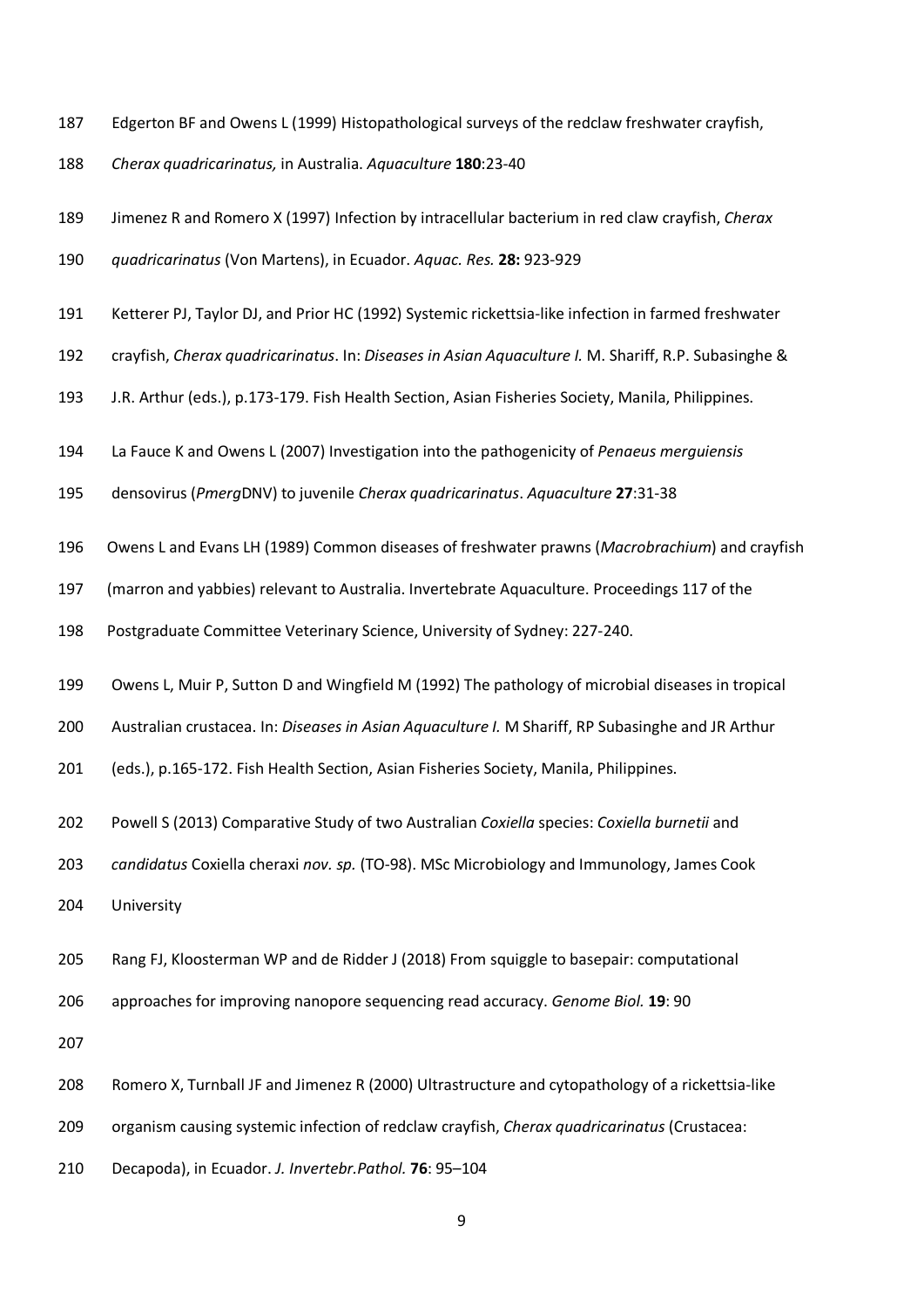- 
- RStudio Team (2015). RStudio: Integrated Development for R. RStudio, Inc., Boston, MA URL
- [http://www.rstudio.com/.](http://www.rstudio.com/)
- Shen J, Gu Z, Pan X, Zhou B, Yin W and Cao Z (2005) Isolation and identification of *Citrobacter*
- *freundii* from *Cherax quadricarinatus*. *Journal of Fishery Sciences of China* **12**(2):197-200 (Abstract
- only, in Chinese)
- 
- Tan CK and Owens L (2000) The infectivity, transmission & 16S rRNA sequencing of a rickettsia,
- *Coxiella cheraxi sp. nov.* from the freshwater crayfish, *Cherax quadricarinatus. Dis. of Aquat. Organ.*
- **41**: 115-122
- VKM. (2016) Risk assessment on import of Australian redclaw crayfish to Norway, Opinion of the
- Panel on Animal Health and Welfare, ISBN: 978-82-8259-254-3, Oslo, Norway.
- Wick, R. (2018) Porechop: adaptor trimmer for Oxford nanopore reads, available at
- <https://github.com/rrwick/Porechop>
- Table 1 Longest sequence similar to *Citrobacter freundii* cosequenced from isolate TO-98.

| <b>Sequence</b> | Length | <b>Best</b><br><b>Nucleotide Hit</b>               | Error<br>rate | <b>Identity</b> | Coverage | <b>Functional Gene</b>     |
|-----------------|--------|----------------------------------------------------|---------------|-----------------|----------|----------------------------|
| No.             | bp     | (blastn)                                           | (e)           | $(\%)$          | (%)      | (blastx)                   |
|                 |        |                                                    |               |                 |          |                            |
| SRR11188394.22  | 9481   | Citrobacter<br>freundii<br><b>FDFAARGOS</b><br>549 | $e - 0.0$     | 82.6            | 99       |                            |
|                 |        | <b>Citrobacter</b><br>freundii                     | $e - 135$     | 58              | 15       | ATP-dependent endonuclease |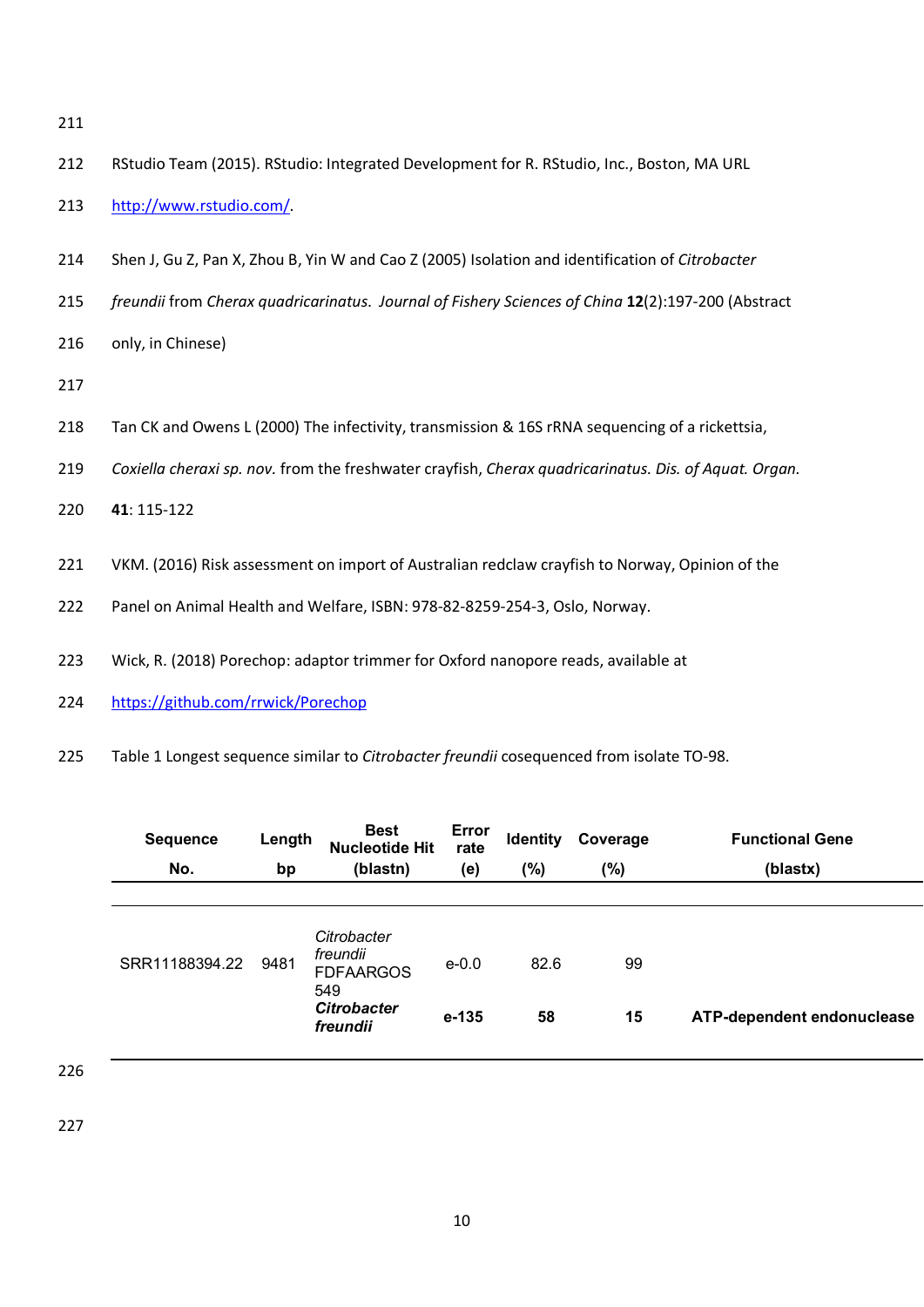Table 2. The longest 21 sequences from TO-98 that are statistically similar to *Coxiella burnettii* or 229 other rickettsia using both blastn (nucleotides) and blastx (translated amino acids, in bold) against the NCBI Genbank database Nucleotide sequences are provided in the supplementary data (S1) and can also be found in the NCBI Sequence read archive (SRA) under run #SRR11188394. Only the best 232 hit of each sequence has been analysed. Where more than one gene hit was found using Blastx, all genes in order are listed under the best hit.

| <b>Sequence</b> | Length | <b>Best</b><br><b>Nucleotide Hit</b> | Error<br>rate | <b>Identity</b> | Coverage | <b>Functional Gene</b>                                                                                                                                                                                              |
|-----------------|--------|--------------------------------------|---------------|-----------------|----------|---------------------------------------------------------------------------------------------------------------------------------------------------------------------------------------------------------------------|
| No.             | bp     | (blastn)                             | (e)           | (%)             | (%)      | (blastx)                                                                                                                                                                                                            |
| SRR11188394.1   | 12585  | C. burnetii<br><b>RSA439</b>         | e-48          | 65.3            | 35       |                                                                                                                                                                                                                     |
|                 |        | candidatus<br>C. mudrowiae           | $e-49$        | 27.5            | 18       | LPS-assembly protein LptD                                                                                                                                                                                           |
|                 |        |                                      |               |                 |          | all genes in order<br>aminoglycoside<br>phosphotransferase, LPS-<br>assembly protein LptD, 16S RNA<br><b>S49 family peptidase</b>                                                                                   |
| SRR11188394.2   | 11813  | C. burnetii<br>Dugway                | $e - 0.0$     | 71.9            | 32       |                                                                                                                                                                                                                     |
|                 |        | C. burnetii                          | е-<br>124     | 37.8            | 27       | carbamoyl-phosphate synthase<br>large subunit                                                                                                                                                                       |
| SRR11188394.3   | 8247   | C. burnetii<br>2014-PE-<br>15890     | $e-82$        | 69.9            | 18       |                                                                                                                                                                                                                     |
|                 |        | C. burnetii                          | e-46          | 43.4            | 11       | malate dehydrogenase                                                                                                                                                                                                |
| SRR11188394.4   | 7717   | C. burnetii<br><b>RSA439</b>         | $e-22$        | 73              | 18       |                                                                                                                                                                                                                     |
|                 |        | Coxiella sp.                         | $e-33$        | 37.1            | 14       | aminotransferase DegT<br>all genes in order<br><b>ABC transporter ATP-binding</b><br>protein, aminotransferase DegT                                                                                                 |
| SRR11188394.5   | 6605   | C. burnetii<br>Schperling            | e-46          | 66.1            | 35       |                                                                                                                                                                                                                     |
|                 |        | C. burnetii                          | $e-24$        | 33.5            | 17       | <b>HlyD family efflux transporter</b><br>periplasmic adaptor subunit<br>all genes in order<br><b>HlyD family efflux transporter</b><br>periplasmic adaptor subunit, TolC<br>family protein, primosomal<br>protein N |
| SRR11188394.6   | 5365   | C. burnetii<br>Schperling            | e-<br>178     | 69.6            | 65       |                                                                                                                                                                                                                     |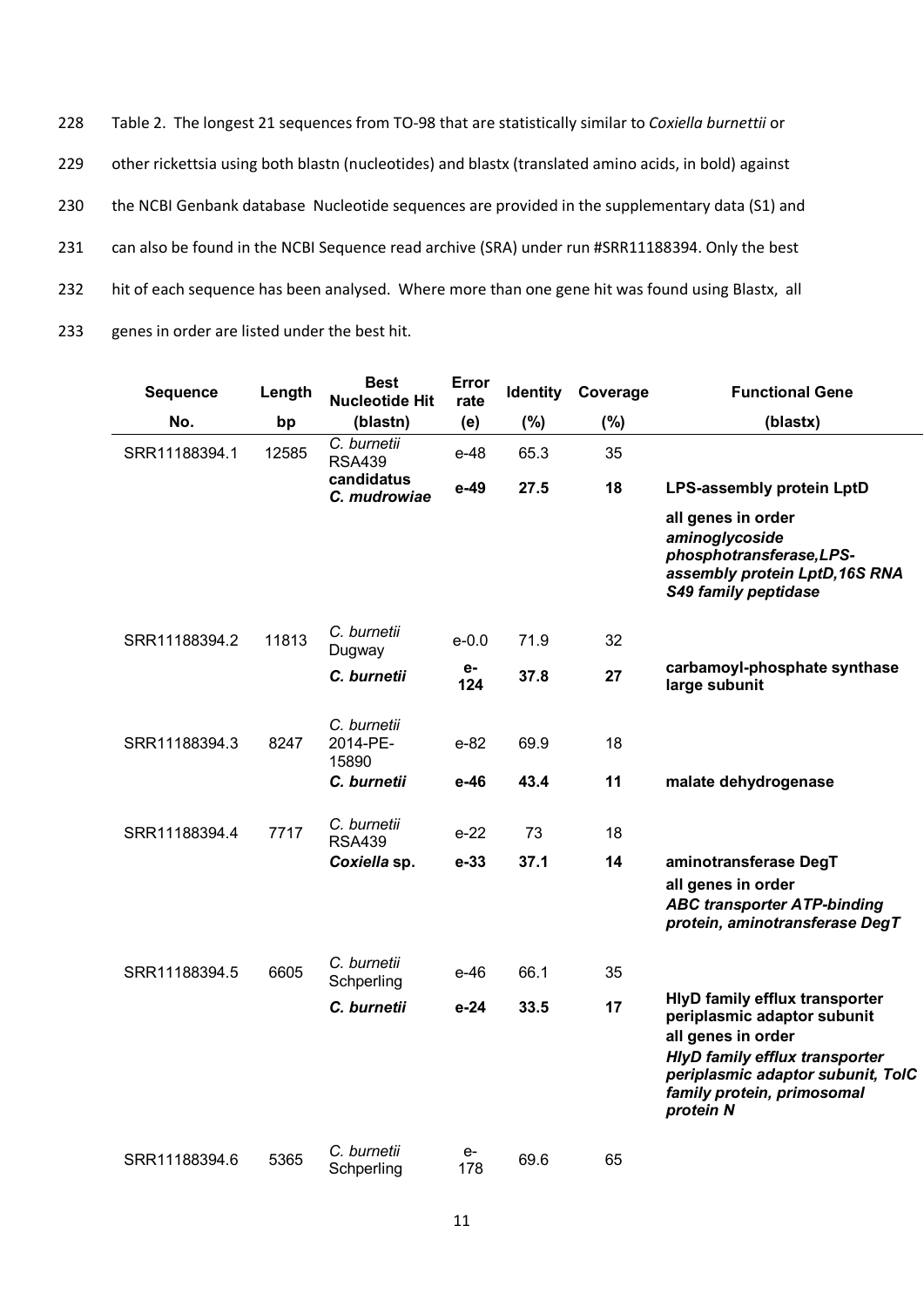|                |      | Coxiella sp.                          | е-<br>109 | 51   | 35             | translation initiation factor IF-2                                                                                                                                                                  |
|----------------|------|---------------------------------------|-----------|------|----------------|-----------------------------------------------------------------------------------------------------------------------------------------------------------------------------------------------------|
| SRR11188394.7  | 5011 | C. burnetii<br>Schperling             | e-84      | 66.5 | 63             |                                                                                                                                                                                                     |
|                |      | C. burnetii                           | $e-53$    | 35.5 | 28             | NADH-quinone oxidoreductase<br>subunit Nuon<br>all genes in order<br>NADH-quinone oxidoreductase<br>subunit Nuon, NADH-quinone<br>oxidoreductase subunit M, NADH-<br>quinone oxidoreductase subunit |
| SRR11188394.8  | 5006 | C. burnetii<br>Schperling             | $e-13$    | 68.5 | 9              |                                                                                                                                                                                                     |
|                |      | C. burnetii                           | $e-32$    | 49   | 14             | murien L.D-transpeptidase<br>catalytic domain family protein                                                                                                                                        |
|                |      | Coxiella-like                         |           |      |                |                                                                                                                                                                                                     |
| SRR11188394.9  | 4814 | from<br>Amblyomma<br>americanum       | $e-12$    | 74.2 | $\overline{2}$ |                                                                                                                                                                                                     |
|                |      | C. burnetii                           | $e-09$    | 57.7 | $\mathbf 3$    | L-aspartate oxidase<br>all genes in order<br>L-aspartate oxidase, response<br>regulator transcription factor                                                                                        |
| SRR11188394.10 | 4656 | Wolbachia<br>pipientis<br>wALB-HN2016 | $e-14$    | 77.3 | 5              |                                                                                                                                                                                                     |
|                |      | <b>Aquacella</b><br>lusitana          | $e-24$    | 37.6 | 17             | IS481 family transposase/murien<br>L.D-transpeptidase catalytic<br>domain                                                                                                                           |
| SRR11188394.11 | 4559 | C. burnetii<br><b>RSA439</b>          | $e-15$    | 84.8 | 17             |                                                                                                                                                                                                     |
|                |      | C. burnetii                           | $e-47$    | 32.6 | 47             | phosphoesterase; TraM<br>recognition domain-containing<br>protein<br>all genes in order<br>phosphoesterase; TraM<br>recognition domain-containing<br>protein                                        |
| SRR11188394.12 | 3941 | Aquacella<br>lusitana SGT-<br>39      | $e-6$     | 80   | 1              |                                                                                                                                                                                                     |
|                |      | Coxiella sp.                          | $e-8$     | 47.9 | 4              | <b>IS982 family transposase</b><br>all genes in order<br>IS982 family transposase,<br>hyptothetical protein                                                                                         |
| SRR11188394.13 | 3424 | C. burnetii<br>Scurry                 | $e-29$    | 76.5 | 17             |                                                                                                                                                                                                     |
|                |      | C. burnetii                           | $e-62$    | 38.5 | 38             | bifunctional 2-methylcitrate<br>dehydratase/aconitate hydratase                                                                                                                                     |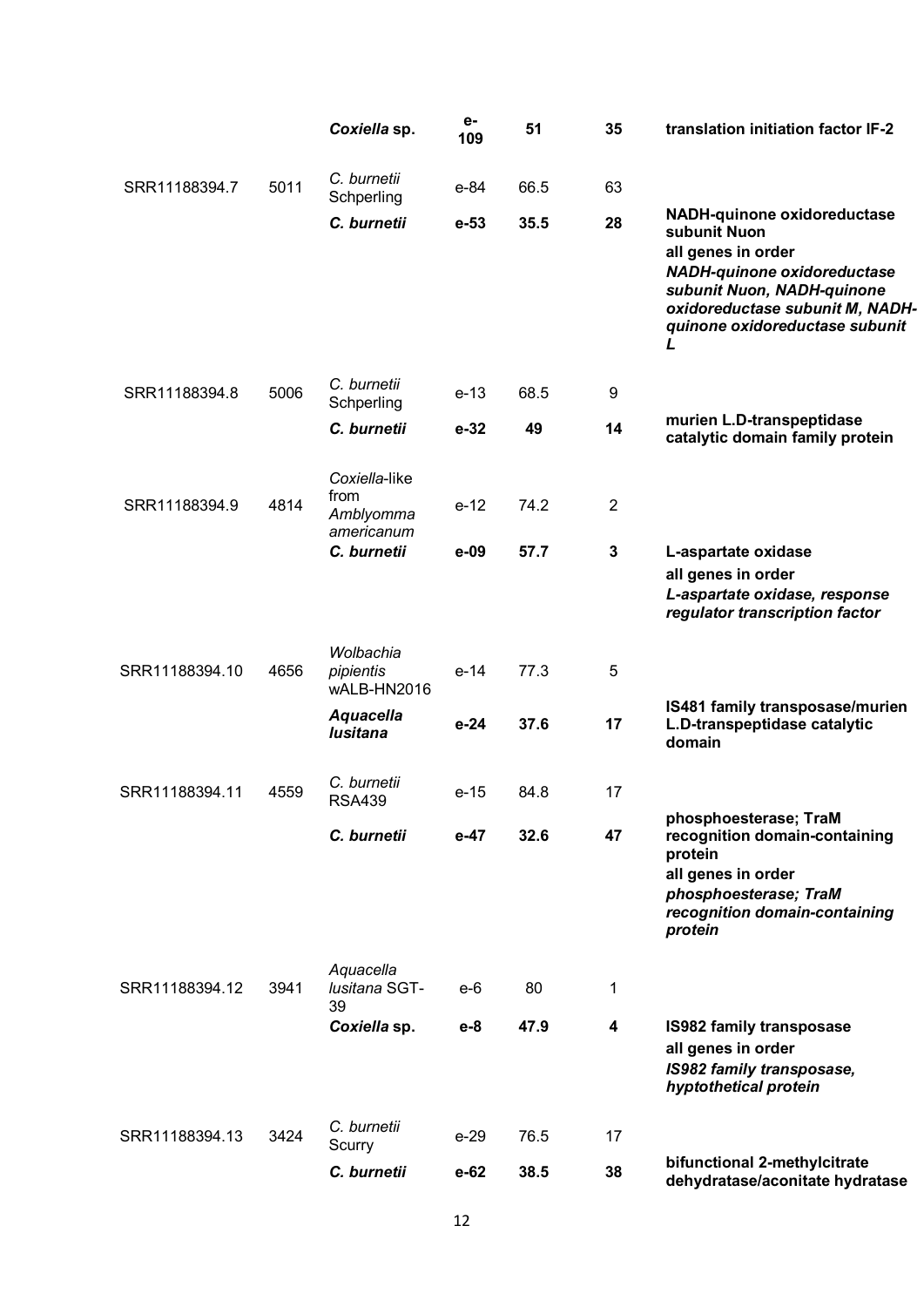## **all genes in order** *bifunctional 2-methylcitrate dehydratase/aconitate hydratase, 2-methylcitrate synthase*

| SRR11188394.14 | 3399 | C. burnetii<br>MSU goat<br>Q117           | $e-14$       | 74.6 | 10             |                                                                                                                                                             |
|----------------|------|-------------------------------------------|--------------|------|----------------|-------------------------------------------------------------------------------------------------------------------------------------------------------------|
|                |      | C. burnetii                               | $e-33$       | 39.2 | 22             | <b>MMPL family transporter</b><br>(multidrug efflux protein)                                                                                                |
| SRR11188394.15 | 3223 | C. burnetii<br>Heizberg<br>Coxiella-like  | $e-6$        | 88.2 | $\overline{7}$ |                                                                                                                                                             |
|                |      | from<br><b>Rhipicephalus</b><br>microplus | $e-21$       | 39.7 | 15             | aspartate-semialdehyde<br>dehydrogenase                                                                                                                     |
| SRR11188394.16 | 3003 | C. burnetii<br><b>RSA439</b>              | $e =$<br>1.3 | 100  | 1              |                                                                                                                                                             |
|                |      | Coxiella sp.                              | $e-62$       | 50.6 | 29             | IS6 family transposase                                                                                                                                      |
| SRR11188394.17 | 2873 | C. burnetii<br>MSU goat<br>Q117           | $e-8$        | 86.1 | 4              |                                                                                                                                                             |
|                |      | Coxiella sp.                              | $e-13$       | 38.8 | 10             | transposase<br>all genes in order<br><b>TSUP family transporter,</b><br>transposase                                                                         |
| SRR11188394.18 | 2584 | C. burnetii<br>2014-PE-<br>15890          | $e-10$       | 86.2 | 4              |                                                                                                                                                             |
|                |      | candidatus<br>C. mudrowiae                | e-18         | 39.4 | 44             | NADH-quinone oxidoreductase<br>subunit M<br>all genes in order<br><b>NADH-quinone oxidoreductase</b><br>subunit M, NADH-quinone<br>oxidoreductase subunit N |
| SRR11188394.19 | 2561 | C. burnetii<br><b>RSA439</b>              | $e-9$        | 81.1 | 4              |                                                                                                                                                             |
|                |      | C. burnetii                               | $e-27$       | 65.8 | 15             | methylglyoxal synthase                                                                                                                                      |
| SRR11188394.20 | 2388 | C. burnetii<br><b>RSA439</b>              | $e-31$       | 75.1 | 32             |                                                                                                                                                             |
|                |      | Coxiella sp.                              | e-65         | 41.7 | 47             | <b>GTPase HflX</b>                                                                                                                                          |
| SRR11188394.21 | 2371 | C. burnetii<br>Scurry                     | e-6          | 79.6 | $\overline{7}$ |                                                                                                                                                             |
|                |      | C. burnetii                               | $e-23$       | 45   | 18             | <b>EVE domain-containing protein</b><br>all genes in order<br>transposase, EVE domain-<br>containing protein                                                |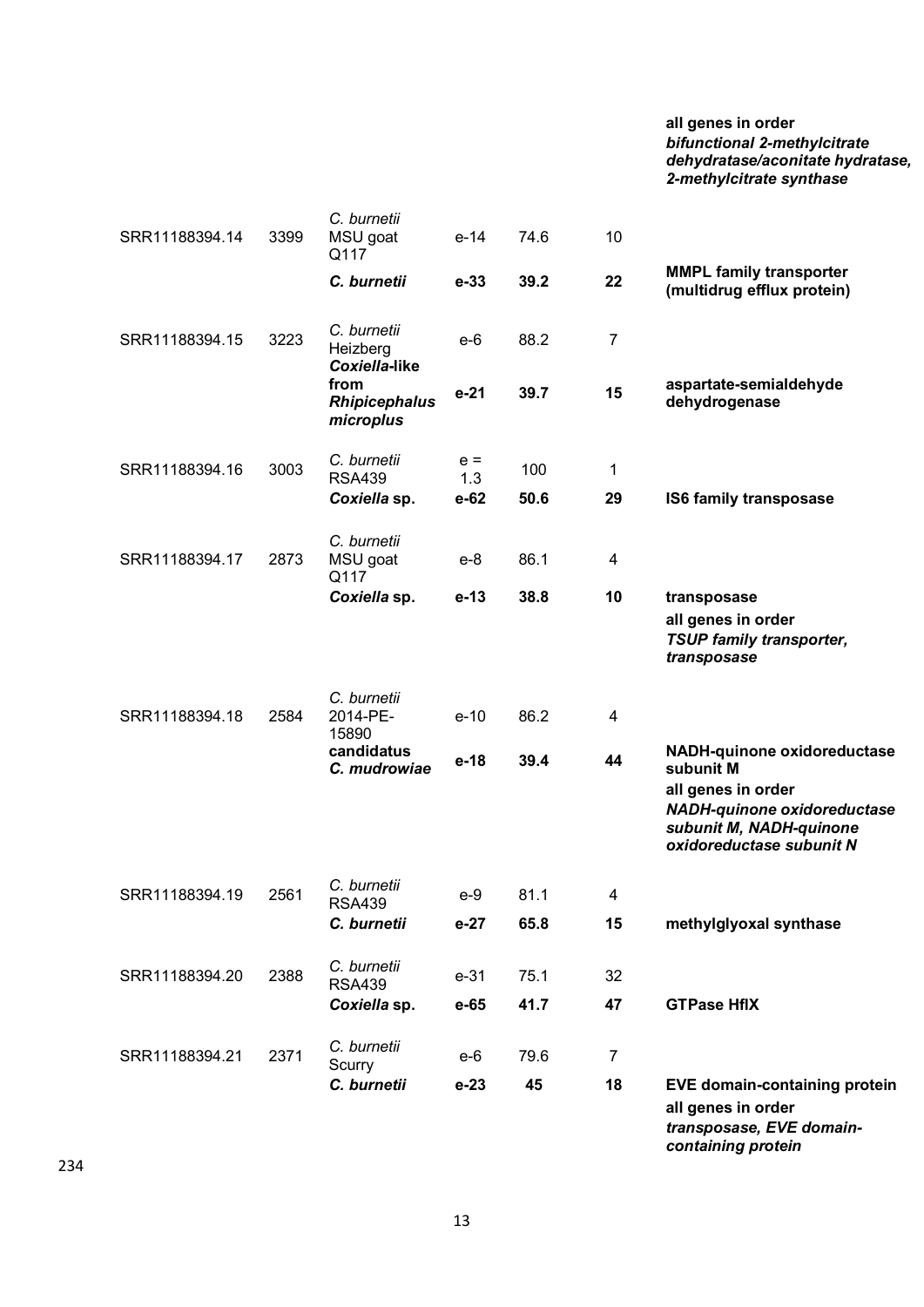235 236 1500  $1000$ count  $500 \theta^{\perp}$  $5000$  $\stackrel{+}{0}$ 

## 237



length

 $10000$ 

239 is number of reads. Most sequences were less than 2500 bp. Graph produced in RStudio.